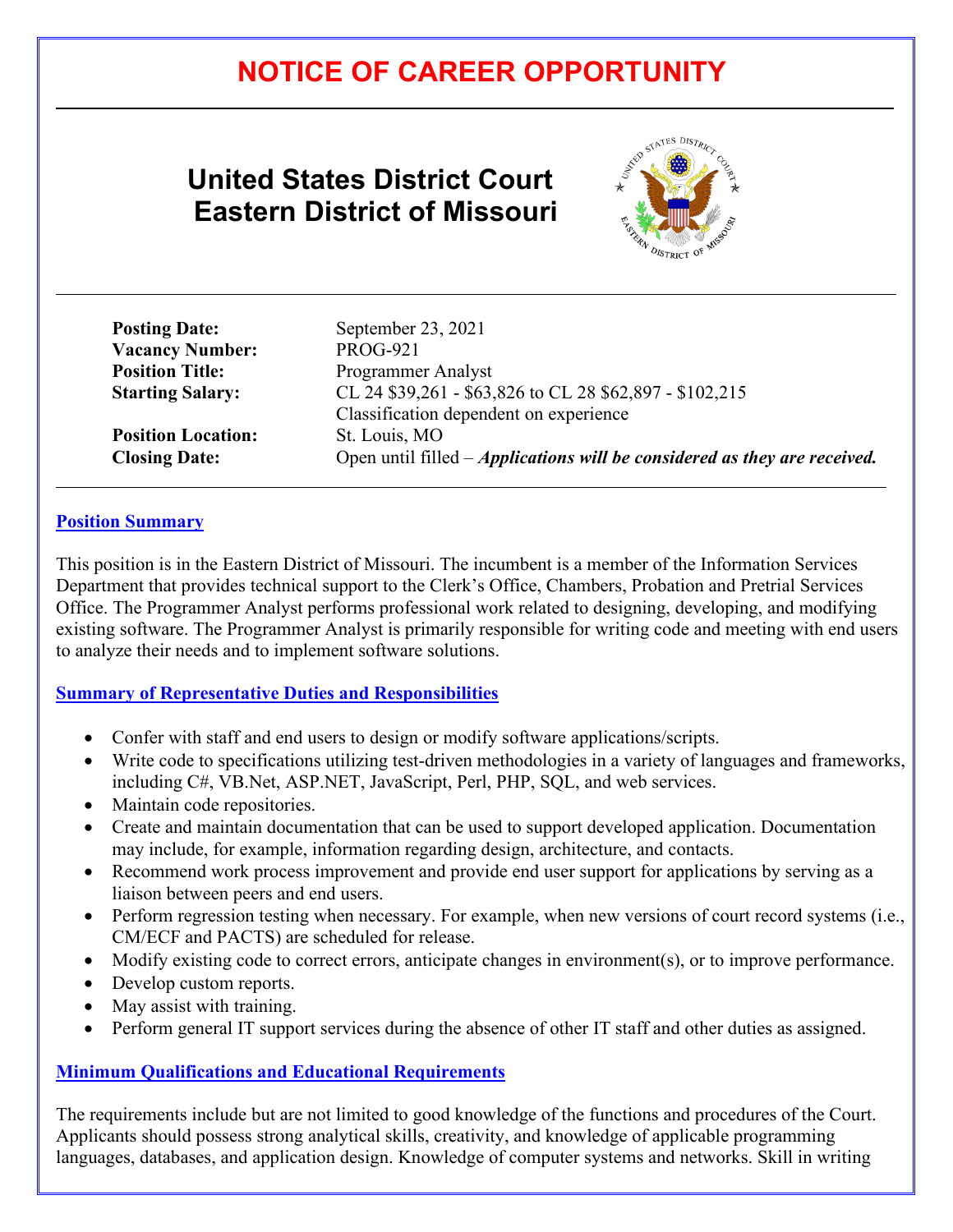computer programs for various purposes, including skill in writing program documentation. Hands-on troubleshooting ability to support related software including Windows Operating Systems, Microsoft Office and similar application**s**. Ability to make decisions within the context of professional standards, broad policies, or general goals. Ability to resolve problems, questions, or situations based on advanced and thorough knowledge and experience with court policies, practices, and guidelines. Incumbent will maintain a current skill set through seminars, training, and personal development. Ensure compliance with judicial policy and procedures, local court policy, etc.

# **General Experience**

Progressively responsible experience that provides evidence that the applicant has (1) a good understanding of the methods and administrative machinery for accomplishing the work of an organization; (2) the ability to analyze problems and assess the practical implications of alternate solutions; (3) the ability to communicate with others, orally and in writing; and (4) the capacity to employ the knowledge, skills and abilities in the resolution of problems. Ability to design, develop and modify computer programs for court needs. Advanced ability to utilize an IDE for development, testing, and debugging of software. Experience installing and configuring application and database servers (Windows and Linux) is preferred.

### **Specialized Experience**

Progressively responsible experience designing, implementing or maintaining computer systems that included the completion of computer project assignments involving systems analysis and design, computer programming, systems integration, and information technology project management. Qualification years of experience requirements:

CL-24 One year of specialized experience equivalent to work at CL-23.

CL-25 One year of specialized experience equivalent to work at CL-24.

CL-26 One year of specialized experience equivalent to work at CL-25.

CL-27 Two years of specialized experience with one-year equivalent to work at CL-26.

CL-28, two years of specialized experience, including at least one-year equivalent to work at the CL-27. At least five years of professional experience in software development is preferred.

Experience using languages such as JavaScript, Perl, PHP, VB.Net, and some scripting languages. Design, development, maintenance, and support of application programs for multiple platforms including Windows and Linux. Experience using web services. Knowledge of relational database theory, DBI layer, and associated practical experience using Informix, MySQL, ODBC, and JDBC. Experience writing technical documentation and providing training. Team development, version control, and project management skills are required.

#### **Education Requirements**

A bachelor's degree from an accredited four-year college or university in computer science, information systems, or related field is preferred.